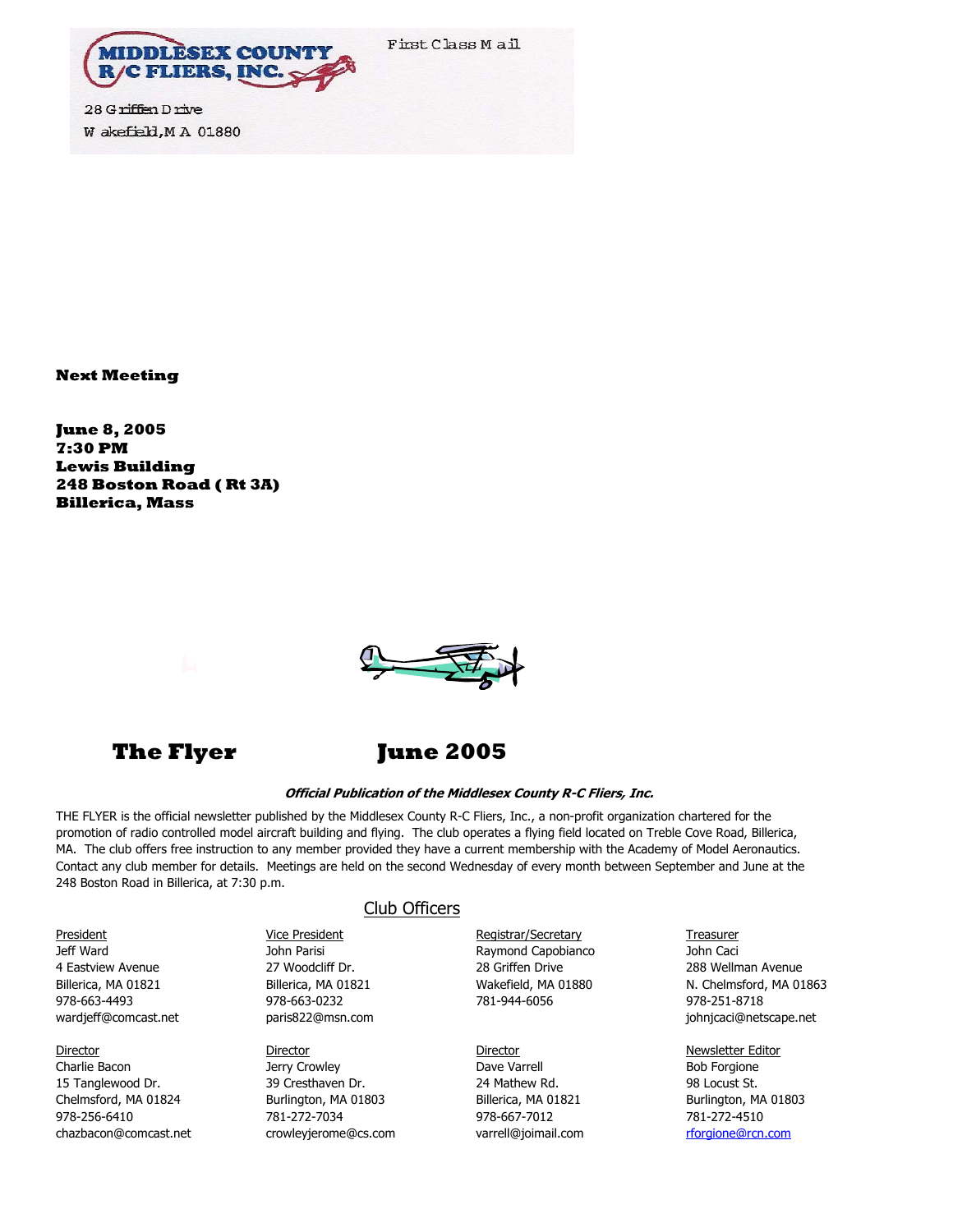

# **President's Message for this Month**:

**Is that the sun I see…?** I know it's hard to believe after the spring we've been having, but there have been a couple of decent flying days (or at least *mornings*) recently. Hope you haven't given up by now - it really will get better!

**Club membership is currently at 74.** I'd like to welcome **new members** *Dan Richard* and *Tom Wilmot.* Dan has been in training with Ray for a while now and has been showing real dedication. Unfortunately, *Dan* had just landed his trainer in one of our "learning trees" along the beaver pond when I got to the field tonight. It was going slowly, so hopefully it will be retrieved with minimal damage. We've all done something like that at least once (and probably more than once.) At least we can still see his model - when I put mine in years ago it disappeared in the swamp for six days!

On a more positive note, *Tom's* new trainer had its maiden voyage shortly thereafter under the watchful eye of Jerry P. Crowley (that's the Tewksbury Jerry Crowley, in case you're keeping track.) As I was driving away, the buddy-box was about to see some action. Welcome aboard to them both!

**The Float Fly** (on May  $14<sup>th</sup>$ ) was a mixed success this spring. On the positive side, the weather held off, and although the day was gray, we had still air and flat water for excellent flying. We had more than a dozen pilots on the sign-up sheet. I'll try to post a few pictures when I get a chance. Thanks go out to Jack Berglund from the 495<sup>th</sup> for staffing the



frequency control station and PA system, to John Parisi for doing the grocery shopping and most of the grilling, and to Dave Varrell for making the arrangements and providing the "rescue boat." I brought the cold drinks, did my best to pitch in where necessary, and shot some video.

**The unfortunate part** of this story is that we had a fairly serious "incident" during this event. One of the airplanes was "lost" for reasons unknown, and struck a house on Lake Street. This was a large model (Sea Master 1.20 I believe) and the power pod struck the front of the house very hard. The damage was significant. Other parts of the plane also hit the house and caused damage to a lesser extent. Still, it's not inconceivable that (due to fading of the existing vinyl) she the house would need to have the whole front side redone. It remains to be seen.

**The model owner** and pilot immediately went to the home and acknowledged the accident. The homeowner had already

called the police, and everyone cooperated in answering the officer's questions for the police report. I gave the homeowner my card, and later received a call from her looking for contact information for the AMA to provide to her insurance company. She was relatively good-natured about it at the time, and after everyone took a deep breath we resumed flying.

**However,** this incident (in addition to another "very close call" at a previous Float Fly) just reinforced my concern that we were tempting fate every time we flew in such a confined space surrounded by dense residential areas. In addition,

after the homeowner had a chance to imagine what might have happened if some of the circumstances had been different, she called the Recreation Department to find out more about the flying at the lake and express her serious concerns.

**Well, what it boils down to is this -** at the most recent Board of Directors meeting we voted to discontinue use of Nutting Lake for float flying. The Recreation Department was willing to accept our word on whether or not it was safe to fly there, and the majority opinion was that it was not *safe enough*. We also felt that bad publicity from an occurrence like this could conceivably have a ripple effect that would pose a threat to our every-day use of our main field, and that it just wasn't worth



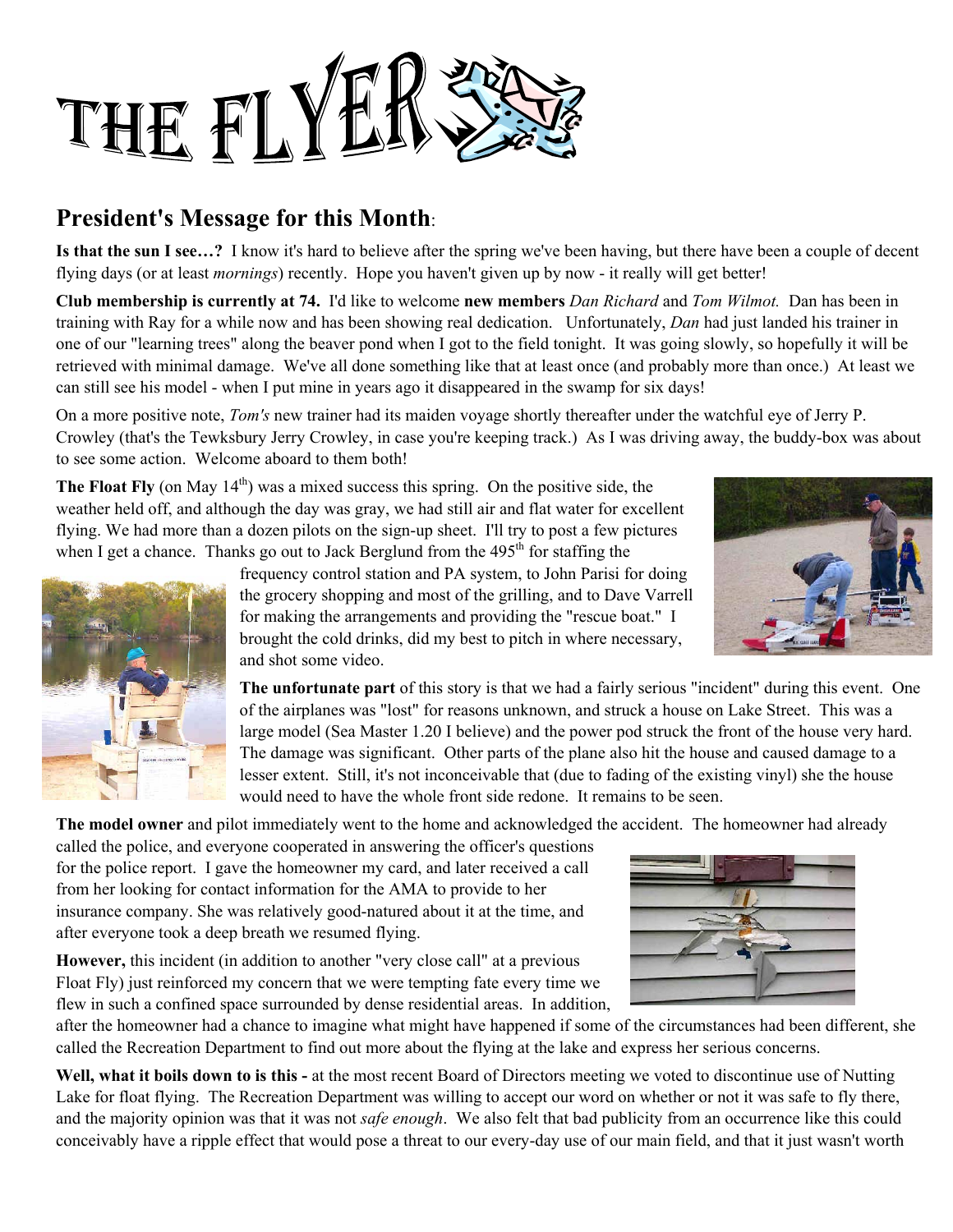the risk to the local residents or to our current good relations with the town. If you have any questions about this incident or the after-effects, feel free to contact me. If I can get my act together I'll show the damage pictures and event video clips at the



June meeting.

**On a very positive note,** I recently presented the Club's contribution check for \$1000 to Peggy Hannon Rizza of the Recreation Department. This money was donated for Park improvements in Billerica's 350<sup>th</sup> Anniversary Year, and it was used to help offset the cost of the new fence recently installed along the park access road.

We received a very nice letter from the Rec. department in thanks for this contribution, which I hope you can read (below.) I attended the recent park rededication ceremony, and the whole a rea really looked nice. The fence is a welcome addition, and will help control access and limit further erosion/vehicle damage near the memorial circle. Hopefully we'll be able to continue some beautification efforts in this area in the future.

That's enough for now!  $\mathcal{J}$ eff'

# **DON'T FORGET THE CONSTRUCTION DERBY ON JUNE 12th!**

We need individual participants, Captains, and of course we'll need some extra hands early in the morning (like 8:00 a.m.) to set up the shelters and tables.

### TOWN OF BILLERICA **RECREATION DEPARTMENT** 248 BOSTON ROAD

BILLERICA, MA 01821<br>978-671-0921 • FAX 978-671-0927 E-MAIL - billericarecreation@town.billerica.ma.us

May 10, 2005

Middlesex County R/C Flyers leff Ward President MCRCF

Dear leff:

On behalf of the Billerica Recreation Department, I would like to thank the Middlesex County R/C Flyers for their generous donation. You have made it possible for us to complete some much needed work at Vietnam Veterans Park. I hope that your organization is pleased with the work that we have done recently.

It is only through the kindness and generosity of organizations like yours that we can continue to meet the diverse needs of our community. In the past your organization has been a great partner at the park and I look forward to continuing this partnership.

Again, thank you.

Sincerely,  $1 - \frac{1}{2}$ Peggy Hannon-Rizza CTRS, CMPRP

## **UPCOMING SCHEDULED EVENTS**

| Date    | Event                                         |
|---------|-----------------------------------------------|
| 6/8/05  | <b>Regular Meeting</b>                        |
| 6/12/05 | <b>Construction Derby - at the Field</b>      |
| 7/13/05 | Meeting and Cookout - at the Field (time tbd) |